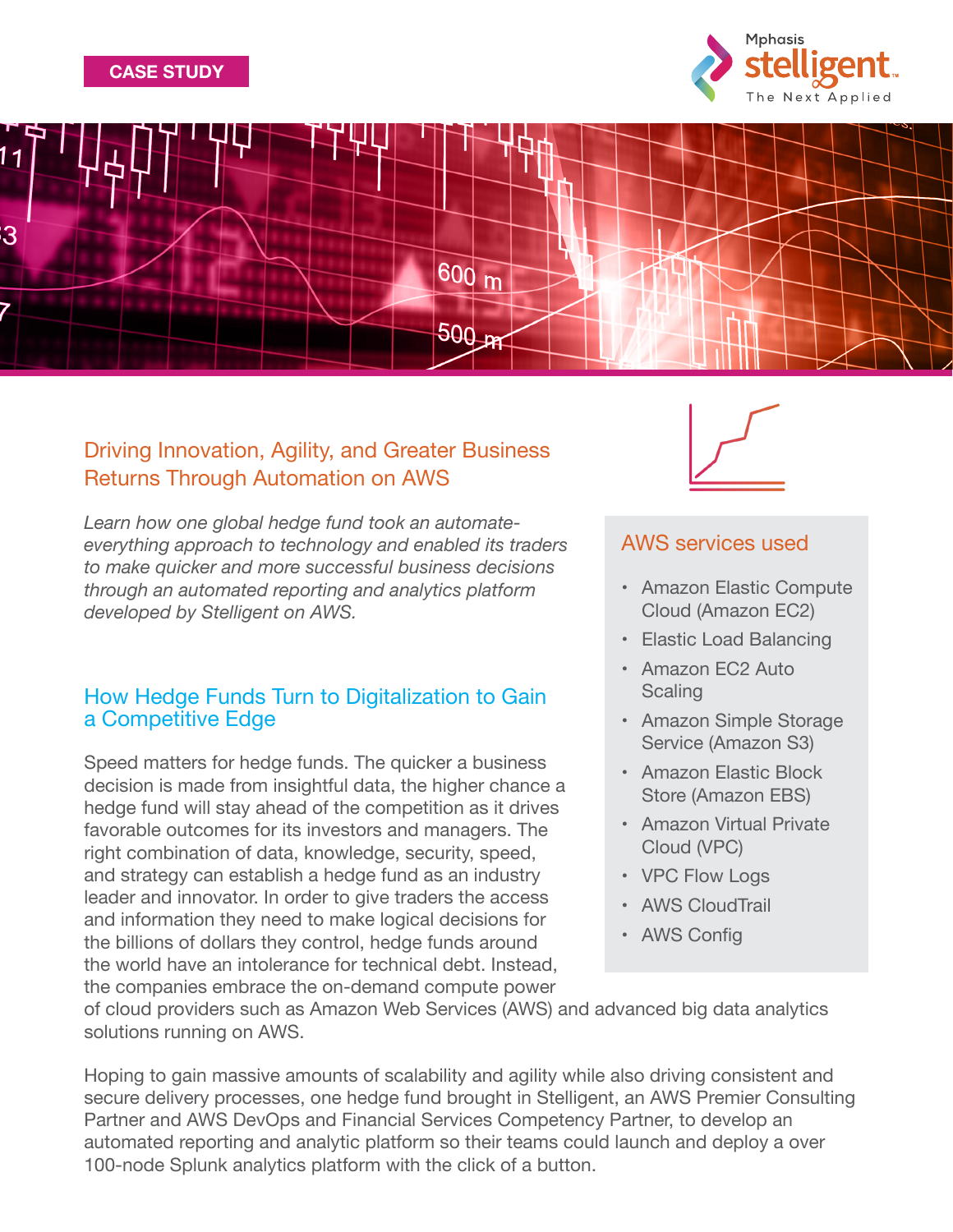# Turning to Stelligent to Automate an over 100-Node Splunk Cluster on AWS

Splunk Enterprise monitors and analyzes machine data from any source to deliver Operational Intelligence to optimize a company's IT, security, and business performance. By running Splunk Enterprise on AWS, the hedge fund knew it could take advantage of the on-demand scalability, availability, and world-class security standards of AWS. The team also wanted to proactively build its solution on AWS in an optimized fashion from day one and sought to deploy its Splunk application on AWS in a fully automated manner to test quickly, make changes efficiently, and build and validate new components rapidly.

Looking for experts who embrace a codify-everything approach to development, the hedge fund engaged Stelligent to build a Continuous Integration (CI)/Continuous Delivery (CD) pipeline for the company's full technology stack, including AWS resources and resource configuration and its over 100-node Splunk cluster. The team wanted the ability to script everything so that a production-ready cluster was automatically built with the click of a button.

Stelligent began by walking the team through its particular methodology for architecting the hedge fund's infrastructure, what that would look like, and how it would affect the company's development team's method of building and deploying their environments. Stelligent then embedded with the company's development team to help drive and architect the portions of the CD pipelines in the Splunk automation. Once the Splunk piece was in place and the company could centrally consume all infrastructure and application data and query the data, then Stelligent helped the team implement a more standard methodology for CI/CD for other applications to take advantage.

The hedge fund solution employs a multi-Availability Zone (AZ) and multi-AWS Region highavailability architecture and creates various levels of accounts based on data classification standards. AWS services used include:



Amazon Elastic Compute Cloud (Amazon EC2) provides on-demand compute power and scalability



Elastic Load Balancing automatically distributes application traffic across multiple Amazon EC2 instances



Amazon EC2 Auto Scaling monitors applications running on Amazon EC2 and adjusts capacity across instances for cost-management and predictive performance measures



Amazon Simple Storage Service (Amazon S3) provides large-scale data storing capabilities



Amazon Elastic Block Store (Amazon EBS) provisions persistent block storage volumes on Amazon EC2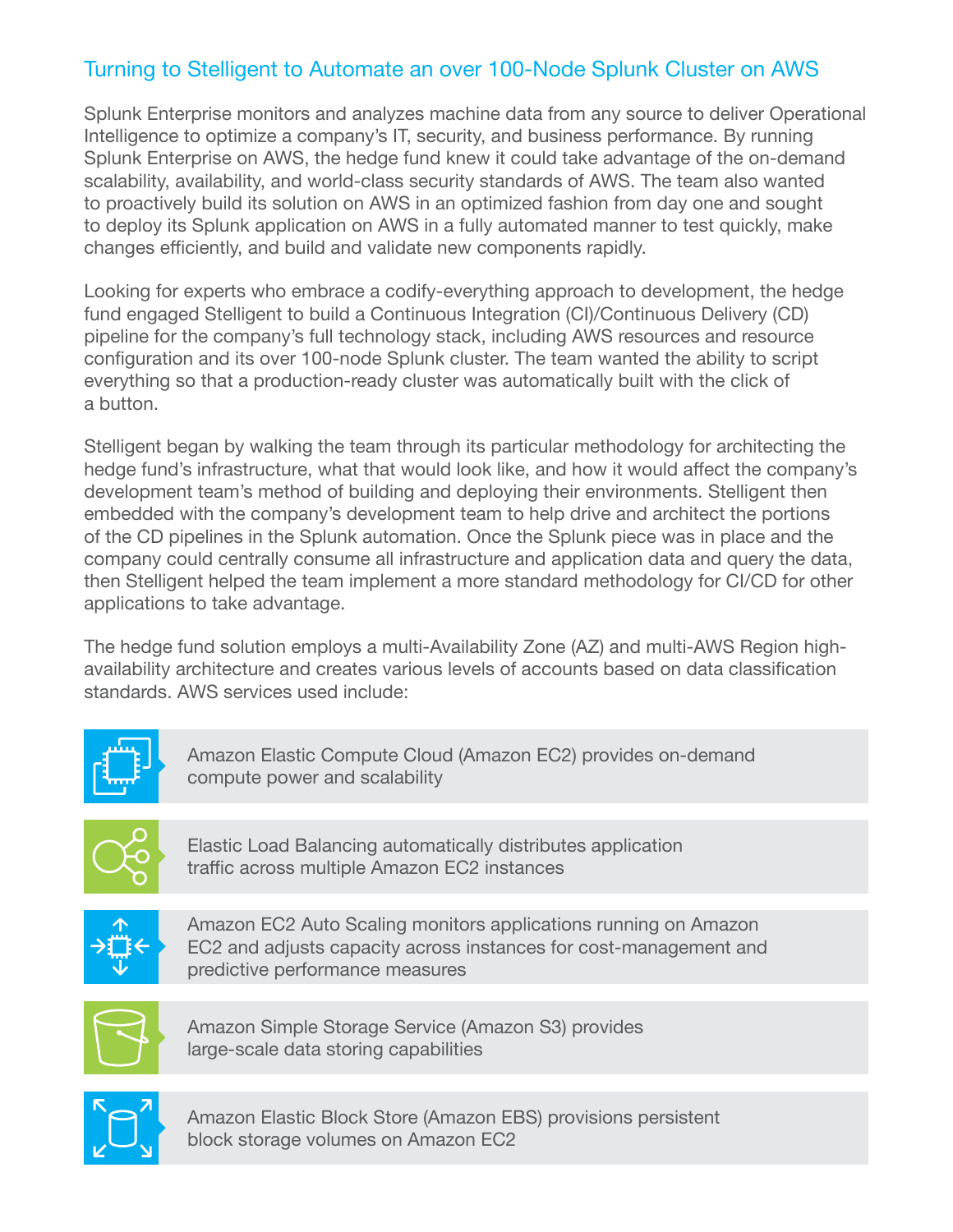

Amazon Virtual Private Cloud (VPC) provisions a logically isolated section of AWS enabling the company to have complete control over its virtual networking environment



VPC Flow Logs provide streamed data of all packets coming in and out of a VPC



AWS CloudTrail audits each API call made



AWS Config enables the company to assess, audit, and evaluate the configurations of its AWS resources

The team also uses [Buildbot](https://buildbot.net/), an open source CI tool, and [HashiCorp Terraform](https://www.terraform.io/) provisions all of the AWS services using infrastructure-as-code.

Security is unequivocally the hedge fund's number one priority, and the company continuously sought ways to put security mechanisms around everything its teams create without hampering development teams. Stelligent used and expanded on AWS security best practices as it helped the hedge fund take an "everything-as-code" approach to its infrastructure. In doing this, the hedge fund could make changes through scripts and see what was built along with how it was built as it adds all changes and deployments to its code repository. Through this approach, the hedge fund can efficiently run audits, and security teams can make sure everything is as intended.

Given Splunk's ability to consume security and operational-related data metrics within AWS, such as VPC flow logs, CloudTrail API calls, and AWS Config data, by deploying Splunk in an infrastructure-as-code manner the company is able to correlate security data with its application data seamlessly. This ability provides the hedge fund with complete control and visibility over all of its data sources and enables its teams to make queries against the wealth of data collected.

# Scaling Rapidly to Process Data Quickly

Working with Stelligent to take advantage of automation on AWS, the hedge fund can test and iterate quickly and develop new innovative modules that affect how they report and approach analytics and consume trader data. And all of this is done in a highly available, easily replicable fashion. From a security perspective, running on AWS improves the hedge fund's security posture given the firm's immense visibility into each component of its architecture and the team's ability to audit everything. By using Splunk on AWS, the security teams can cross-reference different activities of the application logs and the infrastructure logs. If there were a malicious or accidental activity within an area of the application or infrastructure, the security team could quickly identify it through its ability to cross-reference data.